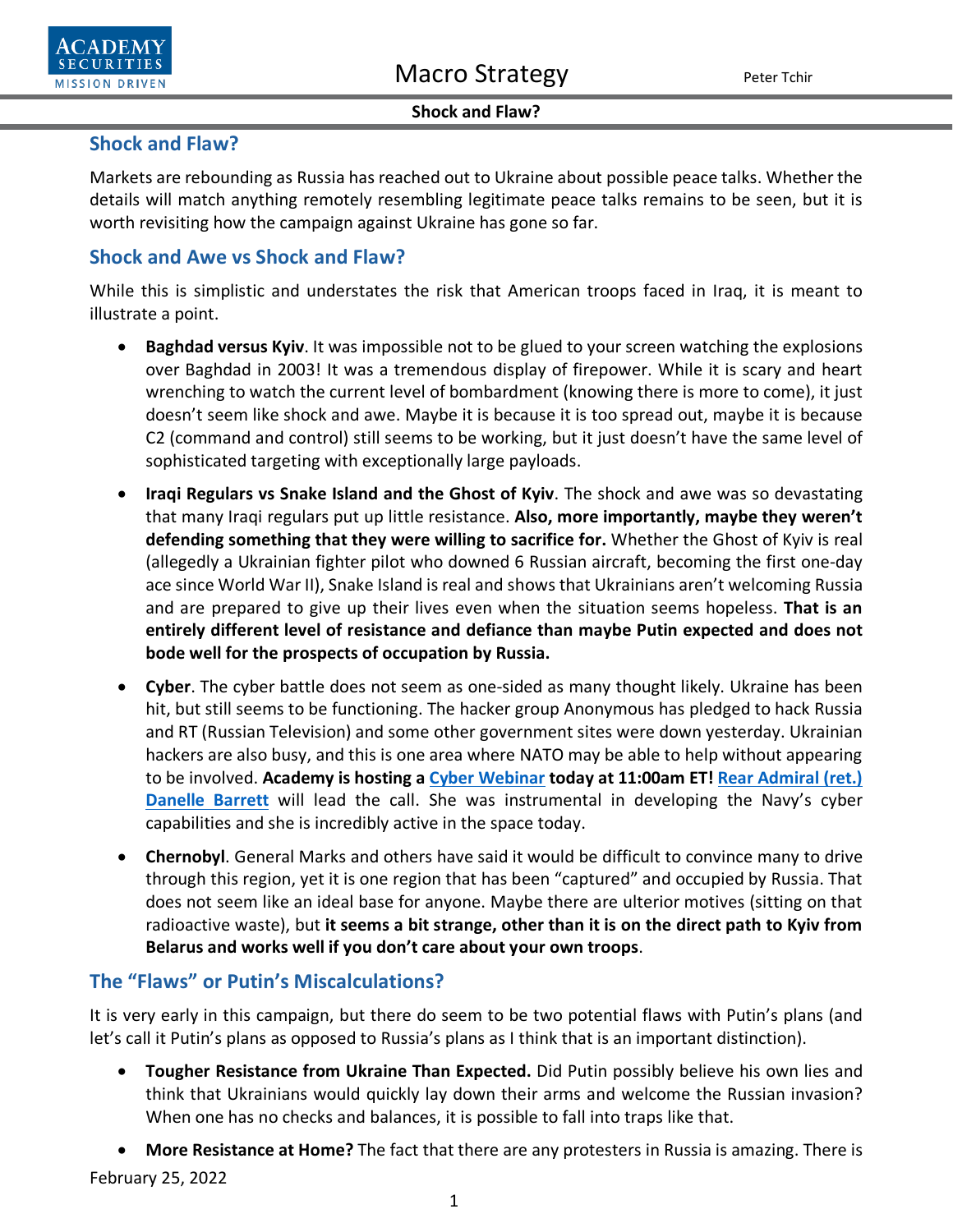

### **Shock and Flaw?**

no parallel whatsoever to protesting in the U.S. vs. protesting against Putin in Russia. Arrests are likely and the consequences of those arrests will be painful. With Putin's speeches Monday and Wednesday, which were over the top in so many ways (no real attempt at any plausible explanation for attack, etc.), maybe he is at some risk at home. Our Geopolitical Intelligence Group has pointed out that he does not seem to have sufficiently prepared Russians for casualties and that is what he is getting.

## **Sanctions and Energy**

I still don't think that sanctions will be an effective deterrent [\(Time Magazine\)](https://time.com/6150607/why-sanctions-on-russia-wont-work/) and agree with the decision to avoid SWIFT as there are many concerns about the "Known Unknowns" of shutting down [SWIFT.](https://www.academysecurities.com/wordpress/wp-content/uploads/2022/02/SWIFT-Known-Unknowns-2.pdf)

I do think that we need to "rethink" our energy policy! We need to hasten our drive to sustainable energy, but in the meantime, we must get back to being energy self-sufficient and even become a net exporter in the coming years. There needs to be a sense of urgency on this and it is disappointing that the West was in no position to sanction energy dealings with Russia. Please see yesterday's Bloomberg [TV](https://www.bloomberg.com/news/videos/2022-02-24/-bloomberg-surveillance-simulcast-full-show-2-24-2022-video) appearance from our Miami "office" (starting at 1:00:40).

## **Bottom Line**

## Please watch our cyber webinar – [it should be awesome!](https://us06web.zoom.us/webinar/register/WN_iW3TPxuKQuq_ommCodzxLw)

I do think that the Fed will have to be a bit more cautious in terms of tightening (rate hikes and QT) with this backdrop of geopolitical risk (which is inflationary but not responsive to monetary policy) and to obvious signs that liquidity across many products is poor.

Having said that:

- I don't trust Putin's intentions regarding negotiation.
- The war, while seemingly not going according to plan for Putin, has only just started.
- China has been quiet, but if anything, seems to be leaning against us, which should be a concern. I find it hard to believe that China is at all intimidated or impressed by our response so far.

### **So, fade this rally and reduce risk (the S&P 500 is up almost 6% since yesterday morning's lows).**